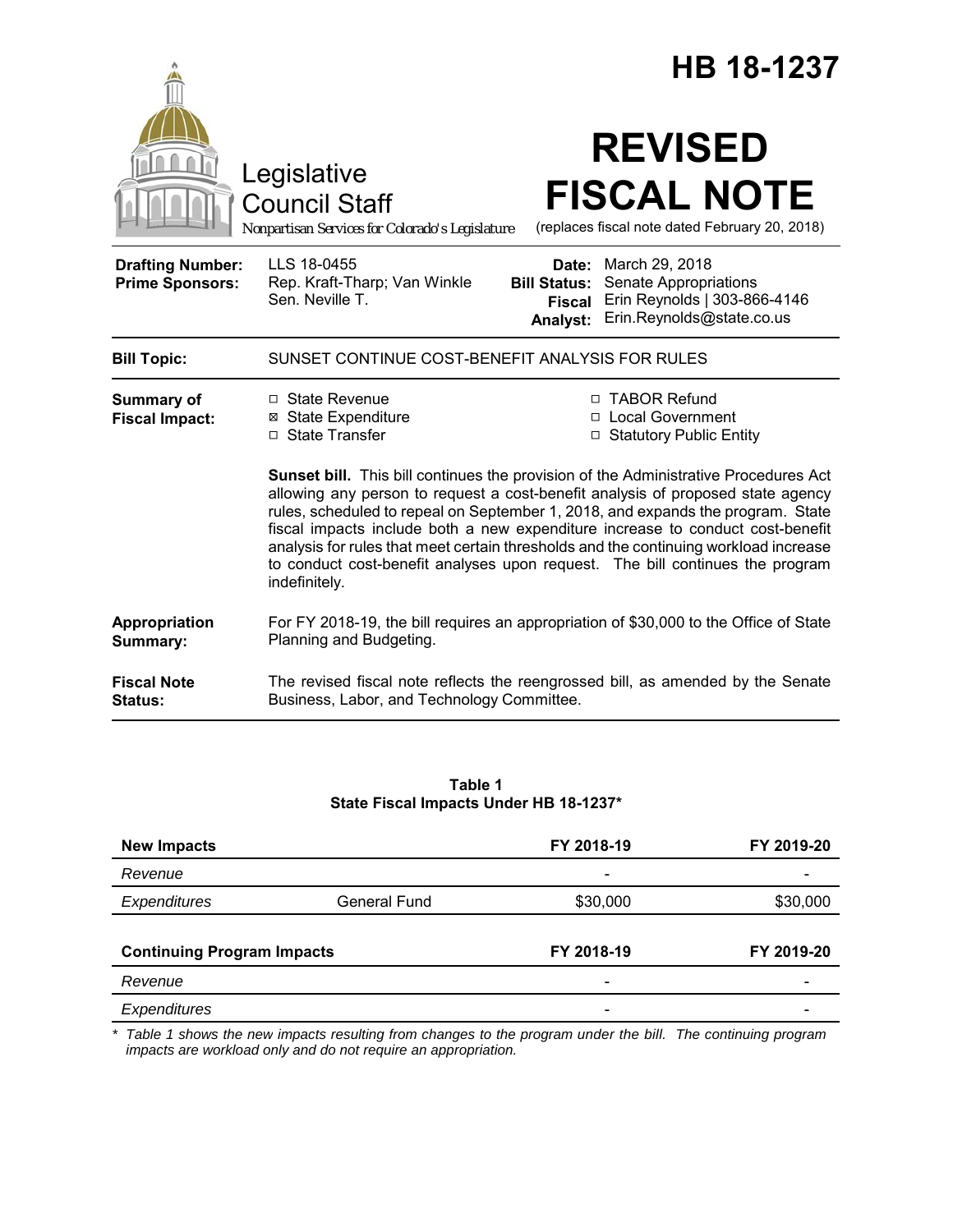March 29, 2018

### **Summary of Legislation**

Under current law, the Administrative Procedure Act (APA) allows anyone to request that any agency proposing a new rule or revising an existing rule conduct a cost-benefit analysis of the rule. This request must be made within five days after the notice of proposed rulemaking is published. When a request is received by the Office of Policy, Research, and Regulatory Reform within the Department of Regulatory Agencies (DORA), the office contacts the agency that proposed the new or amended rule to determine whether an analysis is needed. Analyses must be completed 10 days before the rulemaking hearing. The cost-benefit analysis must: include the reason for the new or amended rule; identify the anticipated economic costs and benefits of the rule; identify any adverse effects on consumers, small businesses, or the economy; and provide two alternatives to the proposed new or amended rule.

This bill continues the cost-benefit analysis process under the APA indefinitely. It also requires each state agency with rulemaking authority to post the following information on its website:

- information about the cost-benefit analysis process; and
- a link to the online regulatory notice enrollment form on the DORA website.

In addition, the bill requires DORA to determine, within 5 days, whether any rule submitted by any state agency constitutes significant regulatory action. Significant regulatory action is defined as a proposed rule that, if adopted, is likely to result in a cost of \$10 million or more over a five-year period to the regulated industry, or a serious inconsistency or other form of interference with an action taken or planned by another agency.

Rules that are determined by DORA to constitute significant regulatory action must be sent to the Office of State Planning and Budgeting (OSPB) in the Governor's Office for the preparation of a cost-benefit analysis in collaboration with the affected agency. The analysis must be completed at least 10 business days before the hearing on the rule.

On or before October 31, 2019, and each year thereafter, DORA is required to prepare a report on the cost-benefit analyses prepared and submit it to the business committees of the General Assembly.

### **Background**

Senate Bill 03-121 required state agencies to submit new or amended rule proposals to DORA for the purpose of determining if the rule may have a negative impact on economic competitiveness or small business in Colorado. Initially, it was at the discretion of the executive director of DORA to determine whether the proposed rule or amendment required a cost-benefit study be prepared by the submitting agency. Senate Bill 13-158 modified the requirement so that a cost-benefit analysis must only be prepared when a person requests one from the affected agency.

### **Continuing Program Impacts**

The Office of Policy, Research, and Regulatory Reform within DORA and affected state agencies currently coordinate cost-benefit analyses within existing appropriations. If this bill is enacted, this workload impact will continue indefinitely. If this bill is not enacted, this workload will end on September 1, 2018.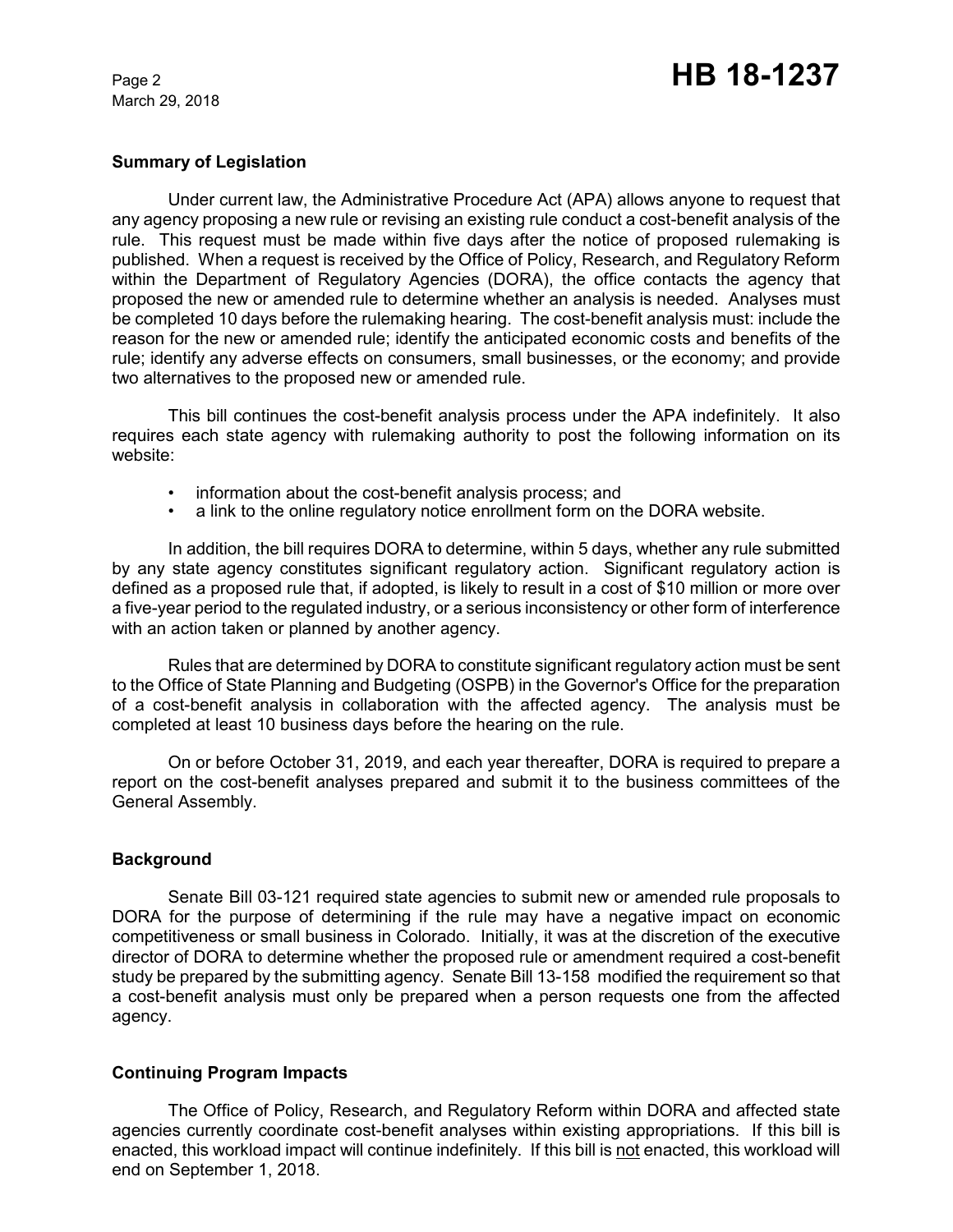March 29, 2018

### **State Expenditures**

Beginning in FY 2018-19, the bill increases state General Fund expenditures by \$30,000 per year for OSPB. It will also increase workload for all state agencies.

**Office of State Planning and Budgeting.** OSPB will contract an economic consultant to perform the cost-benefit analyses at an estimated rate of \$150 hour for an estimated 25 hours per analysis. The fiscal note assumes there will be at least 8 analyses per year that cannot be accomplished within the existing workloads of the OSPB, resulting in a cost of at least \$30,000 per year. If more cost-benefit analyses meet the bill's threshold than estimated, additional appropriations will be requested through the annual budget process.

**Department of Regulatory Agencies.** Workload will increase in the Office of Policy, Research, and Regulatory Reform in DORA to identify rules that constitute significant regulatory action and to annually report to the General Assembly on the results of all cost-benefit analyses. DORA reviews over 400 rules per year. The fiscal note assumes that DORA will work with the relevant state agencies to determine whether a rule is significant enough to send to OSPB and that no change in appropriations is required.

**All state agencies.** All state agencies that perform rulemaking will have one-time workload increases in FY 2018-19 to update their websites to include information about the cost-benefit analysis process. Agencies will also be required to work with DORA and OSPB on the additional cost-benefit analyses created under the bill on an ongoing basis. These workload increases do not require a change in appropriations for any state agency.

### **State Appropriations**

For FY 2018-19, the bill requires a General Fund appropriation of \$30,000 to the Office of State Planning and Budgeting in the Governor's Office.

### **Departmental Difference**

DORA estimates that it will have costs of \$72,505 and 1.0 FTE in FY 2018-19 and \$67,802 in FY 2019-20 and ongoing to hire an economist who will work in the Office of Policy, Research, and Regulatory Reform and review the 400-plus rules per year to make the determination about whether a rule constitutes significant regulatory action as defined in the bill. The fiscal note assumes that the lowest cost alternative is for DORA to work with state agencies to develop a process within existing workloads to communicate whether a new or amended rule is significant, and that OSPB is responsible for performing the economic analyses.

### **Effective Date**

The bill takes effect August 8, 2018, if the General Assembly adjourns on May 9, 2018, as scheduled, and no referendum petition is filed.